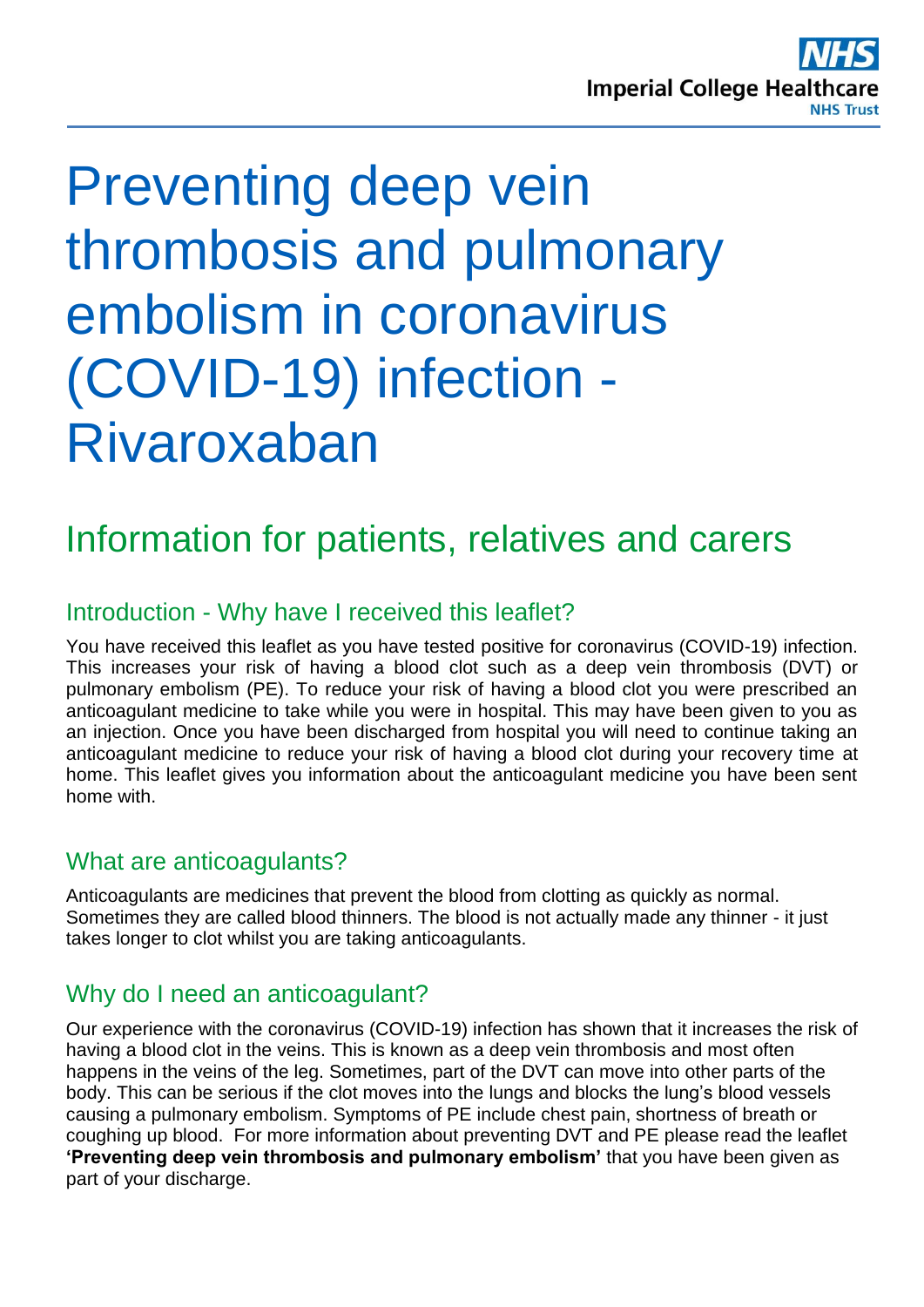#### What is rivaroxaban?

You have been prescribed the anticoagulant medicine, rivaroxaban, to take on discharge from hospital. It will help reduce the risk of your blood clotting**.** Rivaroxaban works by interfering with a substance in your body called Factor Xa that is involved in making your blood clot.

Rivaroxaban is licensed for the prevention of blood clots in people who have knee or hip replacement surgery, the treatment of DVT and PE, the prevention of stroke and systemic embolism in a heart condition known as non-valvular atrial fibrillation, the prevention of atherothrombotic events in patients after having an acute coronary syndrome, and in patients with coronary artery disease or symptomatic peripheral artery disease at high risk of ischaemic events. The National Institute for Health and Care Excellence (NICE) has also approved rivaroxaban for these uses in the NHS.

Rivaroxaban is not licensed for the prevention of blood clots in people with coronavirus (COVID-19) infection, and it has not been approved by NICE for this use as it is a new disease. There are currently no anticoagulant medicines that have a license for this use. However, as rivaroxaban has been used to prevent and treat blood clots for a number of years, it is being prescribed for patients who may be at higher risk of having a blood clot after testing positive for coronavirus (COVID-19) infection.

#### Can anyone take rivaroxaban?

No, not everyone can take rivaroxaban. The healthcare professionals looking after you in the hospital have thought about the benefits and risks of taking rivaroxaban for you and have decided that the benefits are likely to outweigh any risks. That is why it has been prescribed for you. The healthcare professionals will also advise on what dose you need to take.

## How do I take rivaroxaban?

Rivaroxaban is usually taken once a day. Your dose of rivaroxaban will be on the medicine label provided with your medicine. Tablets should be taken with a drink of water. You should try and take rivaroxaban at the same time each day. If you find it difficult to swallow tablets whole, rivaroxaban tablets may be crushed and mixed with water or apple puree just before you take them. If you have your medicines given by a feeding tube into the stomach, rivaroxaban tablets may be crushed and mixed with water and then given through the feeding tube. Your doctor, nurse or pharmacist will provide guidance in this case. If you are prescribed a higher dose of rivaroxaban, the medicine label on your box of rivaroxaban will also include information about whether you need to take rivaroxaban with food.

#### **Please read the medicine label carefully to make sure you follow the instructions and take your rivaroxaban as prescribed.**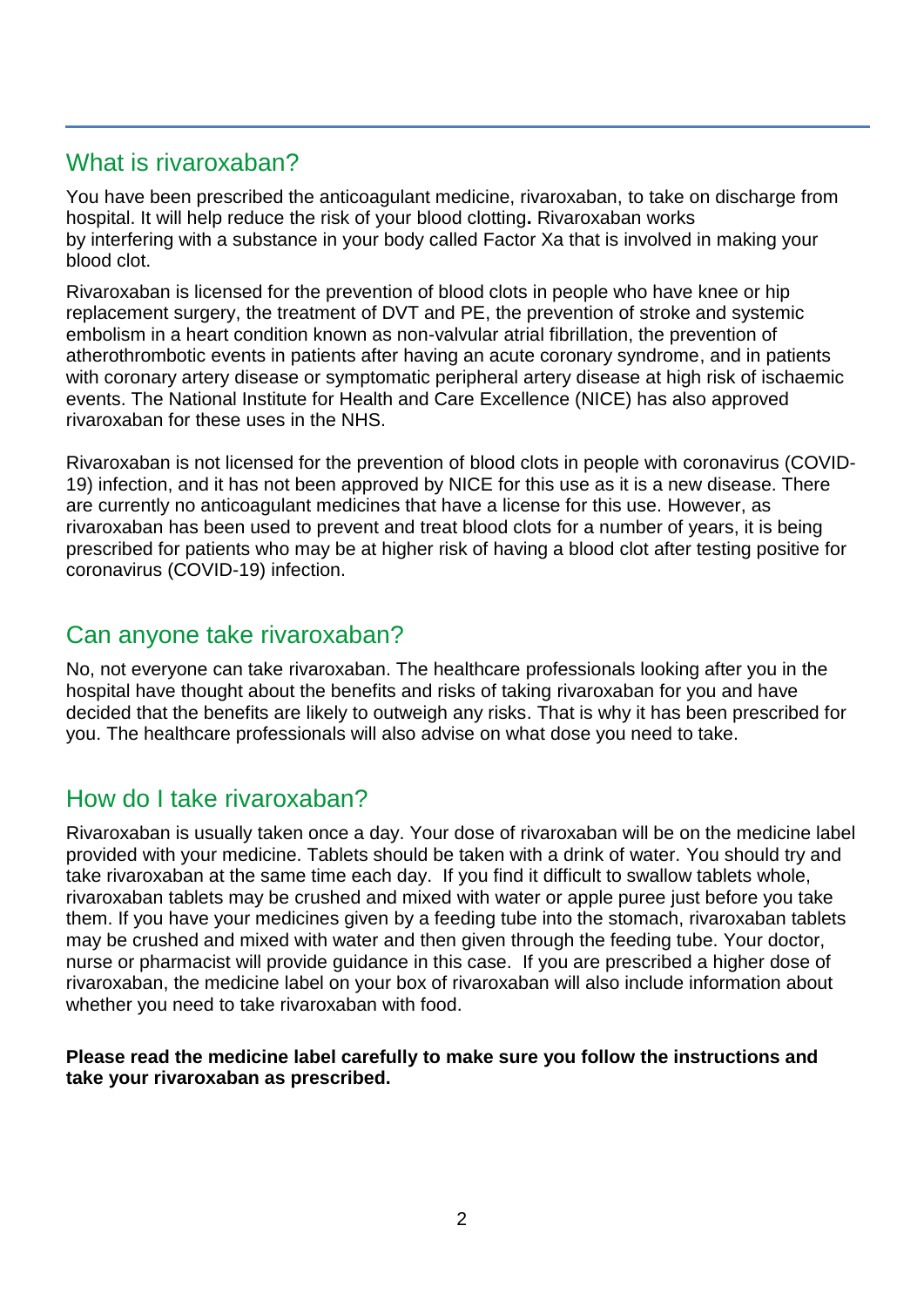#### How long will I have to take rivaroxaban?

You will be provided with details of how long you should take rivaroxaban on the medicine label and also in your discharge summary. It is important that you take rivaroxaban for the length of time advised and you complete the course.

#### How will I get a supply of rivaroxaban?

If you normally get your medicines supplied in a dosette box and we are unable to give you the full supply, we will contact your GP and community pharmacy to make sure you receive any additional rivaroxaban to complete the course.

In all other cases, we will give you the full supply of rivaroxaban you need to complete your course; your GP does not need to continue the treatment.

#### What should I do if I miss a dose?

If you miss a dose and remember on the same day, and it is still **more than six hours** until your next scheduled dose, then take the missed dose immediately. Take your next dose the following day and stay on your once-daily schedule. **Do not take two tablets to make up the missed dose**.

#### What are the main side effects of rivaroxaban?

Rivaroxaban can increase the risk of bruising and bleeding. If you experience any of the following you should contact your GP or NHS111 for advice:

- nose bleeds
- bleeding from your gums
- unusual or extensive bruising

Seek immediate medical attention if you experience any of the following:

- pink or brown urine
- red or black, tarry stools (poo)
- coughing up blood
- vomiting blood, or vomit that looks like 'coffee grounds'
- excessive on-going bleeding that does not stop on its own

Rivaroxaban may cause other side effects, these are usually mild. However, some which are less common can be serious. It is important that you read the manufacturer's information leaflet that comes with your medicine, as it explains the side effects and what to do if you experience them. Although not all of it will apply to you, it is important that you read it, as it covers other important information about Rivaroxaban.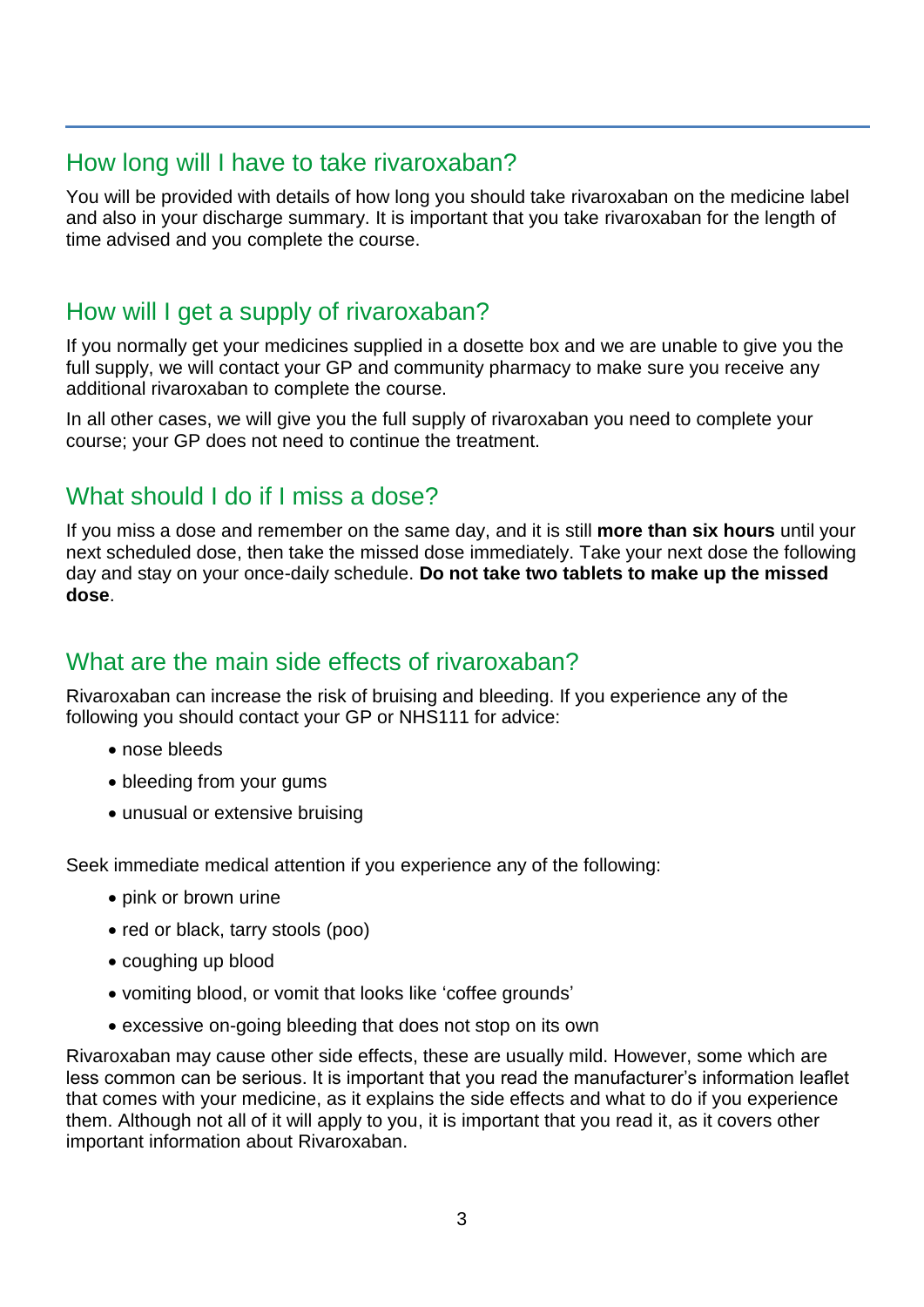#### Does rivaroxaban interact with other medicines?

Yes, there are some medicines that may interact with rivaroxaban. However, your doctor or pharmacist will check that rivaroxaban is safe to use with your other medicines and will let you know if any changes need to be made. Make sure you tell them about all your other medicines including any over the counter, alternative or herbal medicines.

During your course of rivaroxaban you should avoid other medicines that may increase your risk of bleeding unless you have been specifically advised by your doctor to take them while taking rivaroxaban. Medicines that can increase the risk of bleeding include antiplatelet medicines such as aspirin and clopidogrel and anti-inflammatory medicines such as diclofenac and ibuprofen. If you are not able to use paracetamol for pain or for a fever speak with your doctor, pharmacist or nurse for advice.

## Carrying an alert card

There is an alert card in the medicines pack that you can fill in and carry with you while you are taking this medicine to let others know that you are taking rivaroxaban. Once you have completed your course of rivaroxaban, stop carrying the alert card.

#### Who can I ask if I have any questions?

If you have questions or concerns about taking rivaroxaban please speak with your doctor, nurse or pharmacist on the ward. If you have been discharged from hospital you can call our Medicines Helpline for help with questions or concerns on: 0203 311 1713 (Monday to Friday 09.00 – 17.00). In an emergency call 999.

#### What other things can I do to prevent blood clots?

- take your anticoagulant medicine as prescribed and complete the course
- it is important that you stay hydrated during your illness and recovery, so drink plenty of fluids
- be mobile, go for walks in or outside your home. If you are finding movement difficult speak to your doctor, nurse or physiotherapist for advice

#### **Make sure you follow the latest Public Health England guidance on coronavirus (COVID-19).**

For more information on anticoagulation and coronavirus (COVID-19), visit [www.anticoagulationuk.org.](http://www.anticoagulationuk.org/) Anticoagulation UK is a registered charity dedicated to providing information, education and support to patients requiring anticoagulation therapy.